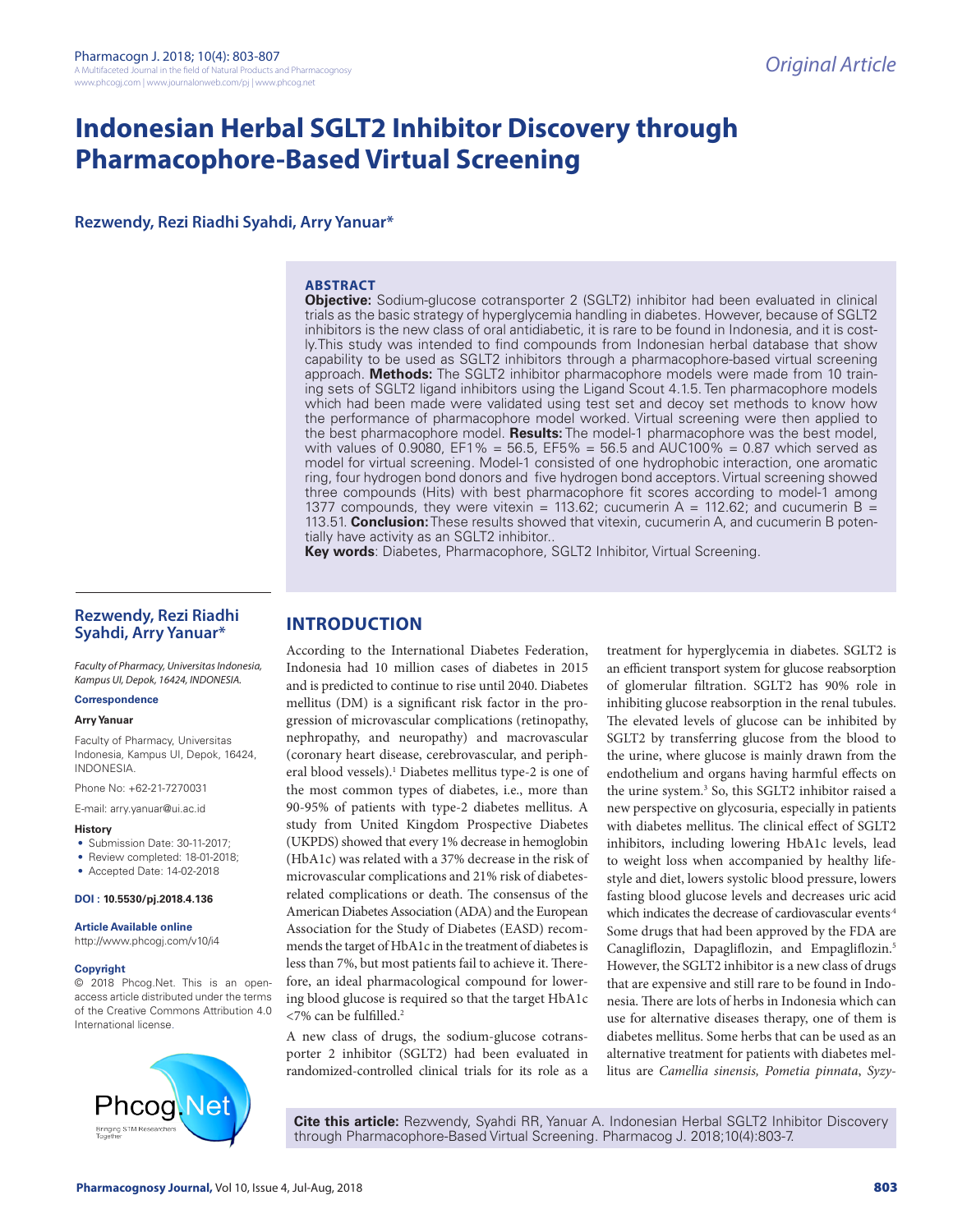*gium polyanthum*, *Artocarpus heteropyllus*, *Lagerstroemia speciosa* and Persea Americana.<sup>6</sup> Based on that, the idea to look for a potential new SGLT2 inhibitor of Indonesian herbs appears.

The research for new compounds from potential herbal plants as SGLT2 inhibitors can be done by virtual screening. It is a cheap and fast method for searching for new lead compounds in various targets.7 Universitas Indonesia had developed a database contains data of herbal compounds and species of plant in Indonesia. This database can be used as a reference source for virtual screening which can be accessed through herbaldb.farmasi.ui.ac.id. The pharmacophore modeling method is the most commonly used in virtual screening to find molecules that trigger the desired biological effects.<sup>8</sup> In 2014, a researcher had found eight candidate compounds having activity as the HDAC2 inhibitor by using pharmacophore-based virtual screening method. This has proved that virtual screening could be used as method for exploring candidate compounds and also, the method is efficient because it is very suitable for virtual screening on a large scale.<sup>9</sup>

Based on above, so, the study of pharmacophore-based virtual screening on SGLT2 inhibitor from Herbal Indonesia databases was conducted and expected to find herbal compounds that can be used for further research of diabetes drugs with a faster time and lower costs.

# **MATERIALS AND METHODS**

# *Materials*

The instrument which was used were Terminal, LigandScout 4.1.5 (InteLigand®, Austria), MarvinSketch (ChemAxon).

The materials used in this study were a three-dimensional structure of SGLT2 ligand inhibitor from several kinds of literature. The ligands can be downloaded from PubChem or drawn with MarvinSketch.<sup>10-13</sup> Ligands from Indonesian herbal database (herbaldb.farmasi.ui.ac.id) were also used in this work.<sup>14</sup> A decoy structures were made using the software on website A Directory of Useful Decoys - Enhanced (DUD-E) (http://www.dude.docking.org) using the known ligand structures of SGLT2 inhibitor structure.

# *Inhibitor SGLT2 Pharmacophore Modelling*

Pharmacophore modeling of the SGLT2 inhibitor by using LigandScout 4.1.5 program which began with selecting training set. The first step was to download active ligands of SGLT2 inhibitors from PubChem site (https://pubchem.ncbi.nlm.nih.gov/) and made the structure of the compound by using MarvinSketch application. Then the active ligands were inserted into the "ligand-based perspective" in the LigandScout application. The ligand conformation was generated from the ligand set. Then the ligands were set and clustered according to pharmacophore similarity and the distance. Furthermore, the active compounds that had been clustered were selected and chosen to serve as a training set, and the rest was used as a test set. Then the pharmacophore model was created from the ligand training set.

#### *Validation of Pharmacophore Model*

The decoy structure files that had been obtained from dude.docking.org in "picked" format were converted to "smiles/sdf" format with Marvin-Sketch. The formation of the test set and decoy set was conducted by using LigandScout by clicking on the "create screening database" icon. Then, at the input part, the decoy file was inserted and in the output part, filled the desired name with the format "ldb", then click next. The desired conformation generator was selected from conformation settings menu. After it had been done, the step of inserting the decoy file on the input section, for other decoy files, with the same output file as the update and keep old settings to add the new file without deleting the old files in the database. The formation of the test set database was conducted like a decoy set formation with a different "ldb" output file name. The test set and decoy databases which were created in "ldb" format then entered in the database screening by clicking "Load screening databases" for validating the established model of pharmacophore. Mark the test set in green as the active molecule and red for the inactive molecule. A model of pharmacophore was selected, and the screening process was run by clicking "perform screening" and "ROC curve plot." After the screening process was completed, the value of ROC curve (Receiver Operating Characteristics) which consisted of AUC (Area Under Curve) and EF (Enrichment Factor) were checked.

#### *Virtual Screening Based on Pharmacophore 3D Model*

Virtual screening was conducted in a virtual screening perspective, then several stages performed, namely the herbal database of Indonesian herbal which has been downloaded through the website www.herbaldb. farmasi.ui.ac.id in "ldb" format, then put into the database of virtual screening by clicking on the "Load screening databases" icon. The herbal database that has been entered was marked in green. Then model of pharmacophore was selected, and the screening process (click "perform screening icon") was conducted to the selected model, this process ran for some time. This process was then carried out on another preferred pharmacophore model. The candidate compound (hits) of herbal database screening results were sorted according to the best pharmacophore-fit score. Visualization of pharmacophore features of candidate compounds (hits) included HBA (Hydrogen Bond Acceptors), HBD (Hydrogen Bond Donor), AR (Aromatic Ring), and hydrophobic interactions (H).

# **RESULTS AND DISCUSSION**

# *Inhibitor SGLT2 Pharmacophore Modelling*

A total of ten ligands were selected for training set and the remainder were served as a test set for validation of the established pharmacophore model from 108 ligands. The chemical structure of the selected training set is shown in Figure 1.

Ten training set compounds were selected on each cluster that had been made before. Selection of each class was also based on variations of  $IC_{50}$ data and some FDA-approved ligands as well as canagliflozin, dapagliflozin, and empagliflozin to provide a good pharmacophore model.

Furthermore, based on the results of the pharmacophore modeling, produced ten models of pharmacophore ligand-based 3D mapping and served as a model best pharmacophore virtual screening. The results of model mapping and the score of the formed pharmacophore were shown in Table 1.

Based on the results of the mapping Table pharmacophore models, the model-1 had the best scoring pharmacophore model which was 0.9080. Furthermore, each pharmacophore models formed was validated by using test sets and decoy sets that have been made using LigandScout 4.1.5 application.

#### *Validation of Pharmacophore Model*

Pharmacophore model validation was performed to obtain the ROC curve, the value of Area Under Curve (AUC), and Enrichment Factor (EF), aimed to help evaluate the quality of the pharmacophore model is made from the training set before the virtual screening process. It also tests the performance of the test, how well the test can recognize the active and inactive compounds during the screening process. Validation of the pharmacophore model was performed using test set and decoy set. Test sets were made of 98 ligands that were not included in the training set and described the active compound for validation of the pharmacophore, while the decoy set describing the inactive compound. Decoy sets were made from the SGLT2 inhibitor ligands that were incorporated into A Directory of Useful Decoys-Enhanced (DUD-E) website (http://www.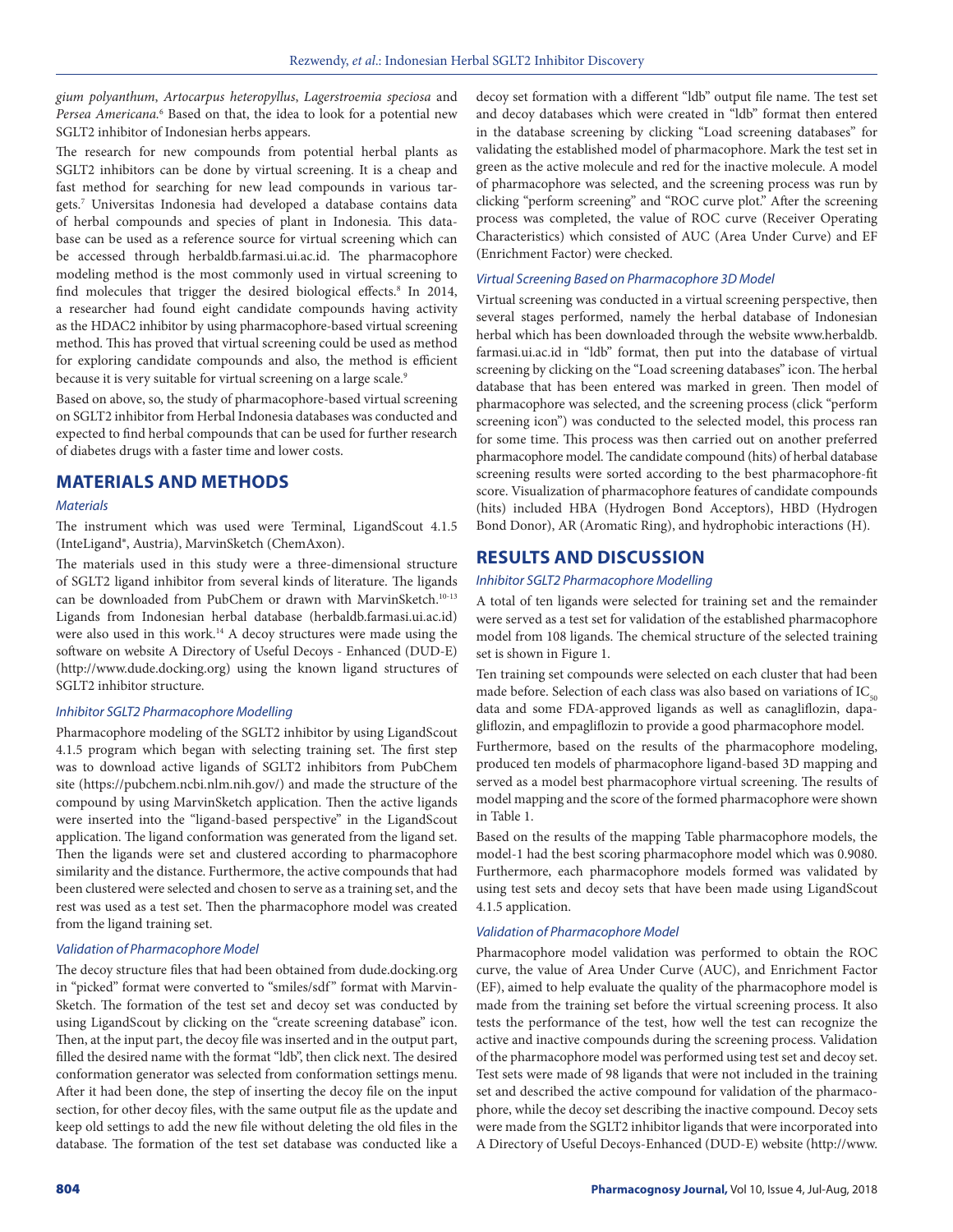

**Figure 1:** Training Set Ligands 1. Compound 2 (0.49 nM); 2. Compound 7 (24.0 nM); 3. Compound 69 (67 nM); 4. Compound 93 (893.0 nM); 5. Tofogliflozin (2.9 nM); 6. Luseogliflozin (2.26 nM); 7. Ipragliflozin (7.38 nM); 8. Canagliflozin (3.1 nM); 9. Dapagliflozin (1.2 nM); 10. Empagliflozin (2.7 nM).

**Table 1: SGLT2 Inhibitor Pharmacophore Model Mapping.**

| Pharmacophore<br><b>Model</b> | <b>Pharmacophore Features</b> | <b>Scoring of</b><br>Pharmacophore<br><b>Model</b> |
|-------------------------------|-------------------------------|----------------------------------------------------|
| $\mathbf{1}$                  | H, AR, 5 HBA, 4 HBD           | 0.9080                                             |
| $\overline{2}$                | H, AR, 5 HBA, 4 HBD           | 0.8863                                             |
| 3                             | 2 AR, 5 HBA, 4 HBD            | 0.8847                                             |
| $\overline{4}$                | 2H, 2 AR, 5 HBA, 4 HBD        | 0.8739                                             |
| 5                             | 2H, 2 AR, 5 HBA, 4 HBD        | 0.8715                                             |
| 6                             | 3H, 2 AR, 5 HBA, 4 HBD        | 0.8596                                             |
| 7                             | 2H, 2 AR, 5 HBA, 4 HBD        | 0.8536                                             |
| 8                             | 3H, 1 AR, 5 HBA, 4 HBD        | 0.8493                                             |
| 9                             | 3H, 1 AR, 5 HBA, 4 HBD        | 0.8396                                             |
| 10                            | 3H, 1 AR, 5 HBA, 4 HBD        | 0.8330                                             |

H: Hydrophobic

AR: Aromatic ring

HBA: Hydrogen Bond Acceptor

HBD: hydrogen Bond Donor

dude.docking.org). The result were 5,430 compounds in a decoy set. ROC analysis ten models of pharmacophores which had been conducted, then validated by assessing the sensitivity and specificity of SGLT2 inhibitors using test sets and decoy sets to generate ROC curves consisted of AUC (Area Under Curve) and EF (Enrichment Factor). Table 2 shows results from the pharmacophore models validation.

Based on the data, model-1 was considered the best model used for pharmacophore-based SGLT2 inhibitor virtual screening to obtain the active compound from Indonesia herbal databases. It was based on the scoring model of pharmacophore 0.9080, with EF1% and EF5% which got the highest and consistent value of 56.5 and AUC100% of 0.87 with a sensitivity of 0.7347 and TPR 0.0000. Besides, the value of ROC result which was shown to be very close to the upper left corner.<sup>15</sup> Model-1 showed that the pharmacophore model could recognize and difference to the true positive, false positive, true negative and false negative hits with the highest accuracy.

| Table 2: Result of pharmacophore model validation. |  |  |
|----------------------------------------------------|--|--|
|----------------------------------------------------|--|--|

| <b>Model</b>   | <b>Sensitivity</b> | 1-Spesificity  | <b>AUC100%</b> | <b>EF1%</b> | <b>EF5%</b> |
|----------------|--------------------|----------------|----------------|-------------|-------------|
| $\mathbf{1}$   | 0.7347             | $\overline{0}$ | 0.87           | 56.5        | 56.5        |
| 7              | 0.7959             | 0.000184162    | 0.90           | 56.4        | 55.7        |
| 3              | 0.7959             | 0.000736648    | 0.90           | 56.4        | 53.7        |
| 6              | 0.5510             | $\overline{0}$ | 0.78           | 56.4        | 56.4        |
| $\overline{4}$ | 0.5306             | $\Omega$       | 0.77           | 56.4        | 56.4        |
| $\overline{2}$ | 0.5408             | $\mathbf{0}$   | 0.77           | 56.4        | 56.4        |
| 10             | 0.8061             | 0.001289134    | 0.90           | 56.4        | 51.8        |
| 5              | 0.7857             | 0.000184162    | 0.89           | 55.4        | 55.7        |
| 9              | 0.7041             | 0.000184162    | 0.85           | 55.4        | 55.6        |
| 8              | 0.6836             | 0.000184162    | 0.84           | 55.4        | 55.6        |

Models sorted by EF1%, EF5% and AUC100%

#### **Table 3: Hits of Virtual Screening.**

| <b>No</b> | <b>Hits</b> | <b>Molecule</b><br><b>Formula</b> | <b>Pharmacophore-Fit</b><br>score |
|-----------|-------------|-----------------------------------|-----------------------------------|
|           | Vitexin     | $C_{21}H_{20}O_{10}$              | 113.62                            |
|           | Cucumerin B | $C_{29}H_{28}O_{11}$              | 113.51                            |
| 3         | Cucumerin A | $C_{29}H_{28}O_{1}$               | 112.62                            |



**Figure 2:** Pharmacophore model visualization with hits in 2D and 3D structure. A. Vitexin; B. Cucumerin B; C. Cucumerin A.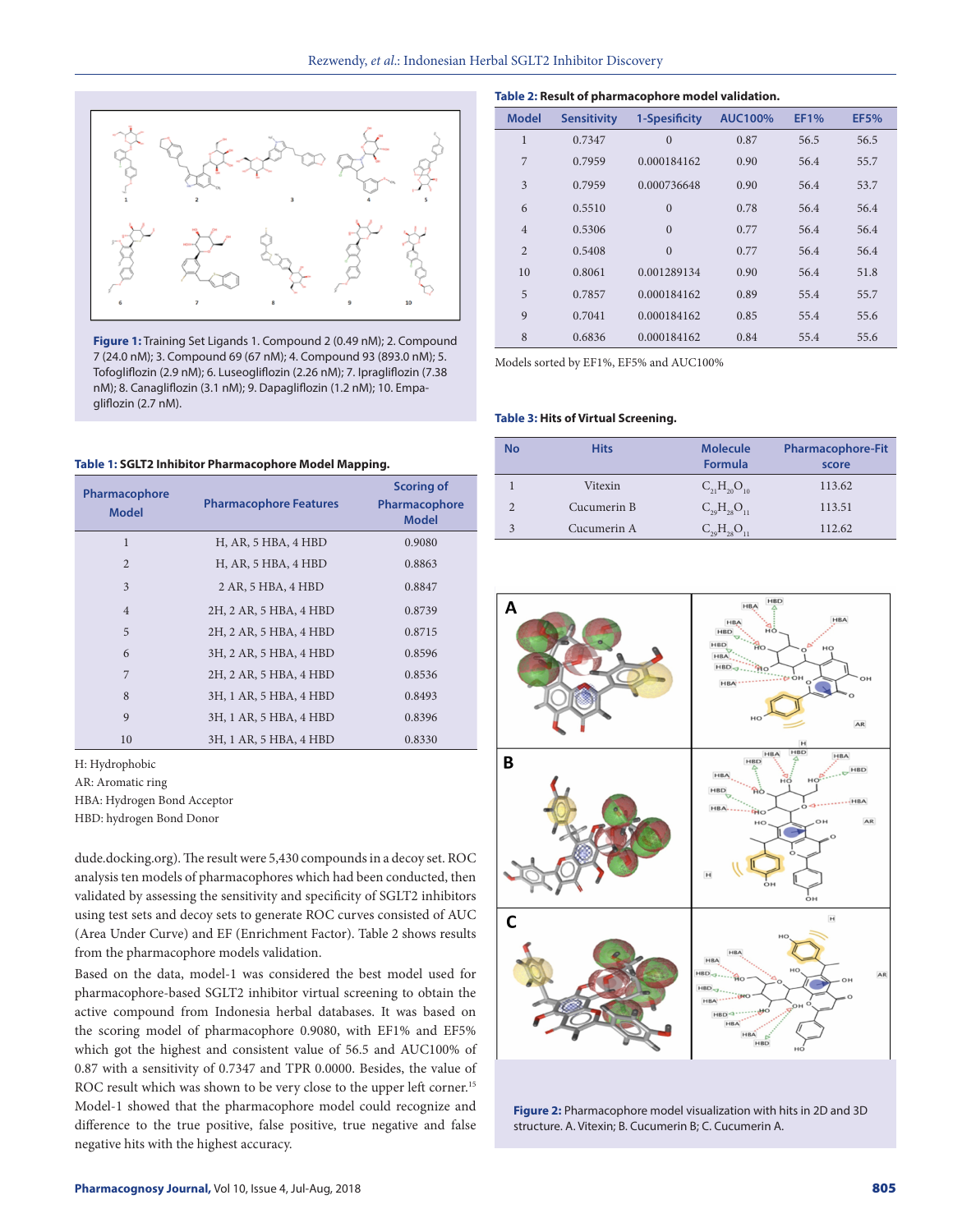#### *Virtual Screening Analysis*

Indonesia's herbal databases which contain a total of 1377 active compounds were screened, in which the compounds with the same pharmacophore similar features to the model-1, will be used as hits or candidates that were predicted to have SGLT2 inhibitor activity. Virtual screening performed on model-1 yielded 58 candidate compounds (hits). A total of 58 candidate compounds had been produced were; three compounds had the best score and suitability based on the model-1 pharmacophore feature. The three compounds can be seen in the Table 3.

Based on Figure 2, the three candidate compounds (Hits) comprising vitexin, cucumerin B, and cucumerin A, comply with all pharmacophore features of model-1 that made from the SGLT2 compound training set inhibitor. It was characterized by aromatic rings (purple), hydrophobic areas (yellow), hydrogen bonding acceptors (red color) and hydrogen bonding donors (green) each occupying each structure of vitexin, cucumerin B, and cucumerin A.

#### *Vitexin*

Vitexin was one of the flavonoid group compounds, namely apigenin flavon glycoside which has very low solubility in water.<sup>16</sup> The results of a search through the database of Indonesian herbal showed that the compound vitexin derived from some plants. The plants containing vitexin are *Camellia sinensis (tea), Clinacanthus nutans (Gendis), Combretum quadrangulare (gulp), Crataegus laevigata (Hawthorn), Crataegus monogyna (Hawthorn), Desmodium triflorum (Delilan), Garcinia dulcis (Kemenjing), Garcinia hombroniana (Manggis Utan), Rhynchosia rufescens, Tamarindus indica (Tamarind), Theobroma cacao (tree cacao), Toona sureni (suren), Trigonella foenum-graecum (fenugreek) and Vitex littoralis ( Wood kula).* Vitexin in these plants has hypoglycemia activity that can be used as an antidiabetic. This was evidenced by several studies have been done on these plants, including the results of dekokta leaves and unripe fruit of the plant Crataegus mice induced Streptozotocin diabetes to produce the effect of normalizing the value of plasma lipid peroxides and lowering blood glucose levels in diabetes.<sup>17</sup>

#### *Cucumerin A and Cucumerin B*

Result through Indonesian herbal databases showed that the cucumerin A and cucumerin B compounds were from the same plant that is Cucumis sativus (cucumber). No research shows that cucumerin A and cucumerin B compounds have antihyperglycemic activity, but according to Mukherjee *et al*., cucumerin A and cucumerin B compounds contained in cucumbers, noted to have antidiabetic activity. Mukherjee *et al*. mentioned that the Cucumerin A and Cucumerin B compounds were two new major C-glycosyl flavonoid products found in cucumber leaf tissue.18

# **CONCLUSION**

Based on the pharmacophore-based virtual screening analysis, it can be concluded that the candidate compounds (hits), i.e., vitexin, cucumerin A and cucumerin B, potentially having an activity of SGLT2 inhibitor according to suitable of pharmacophore features in the model created from the training set of SGLT2 inhibitor active compound.

# **ACKNOWLEDEGMENT**

This study was supported by PITTA 2017 Grant, Directorate of Research and Community Engagement, Universitas Indonesia.

# **CONFLICT OF INTEREST**

The authors are declare that there is no conflict of interest.

# **ABBREVIATIONS**

**SGLT2:** Sodium glucose cotransporter 2; **H:** Hydrophobic; **AR:** Aromatic ring; **HBA:** Hydrogen Bond Acceptor; **HBD:** hydrogen Bond Donor; **AUC:** Area Under Curve; **EF:** Enrichment Factor; **ROC:** Receiver

Operating Characteristic.

# **REFERENCES**

- 1. Luman A. Peran inhibitor sodium pada terapi diabetes melitus. Cermin Dunia Kedokteran. 2015;42(7):498-503.
- 2. Nicholas J, Charlton J, Dregan A, Gulliford MC. Recent HbA1c values and mortality risk in type 2 diabetes. Population-based case-control study. PLoS One. 2013;8(7).
- 3. Chao EC. SGLT-2 inhibitors: a new mechanism for glycemic control. Clinical Diabetes. 2014;32(1):4-11.
- 4. Clar C, Gill JA, Court R, Waugh N. Systematic review of SGLT2 receptor inhibitors in dual or triple therapy in type 2 diabetes. BMJ Open. 2012;2(5):e001007.
- 5. Zhang Y, Liu Z. Recent developments of C-Aryl Glucoside SGLT2 inhibitors. Current Med Chem. 2016;23(8):832-49.
- 6. Elya B, Malik A, Mahanani PIS, Loranza B. Antidiabetic activity test by inhibition of alpha-glucosidase and phytochemical screening from the most active fraction of buni (*Antidesma bunius L*.) stem barks and leaves. Int J PharmTech Res. 2012;4(4):1667-71.
- 7. Alvarez J, Shoichet B. Virtual screening in drug discovery. Taylor and Francis Group. 2005;379-415.
- 8. Kandakatla N, Ramakrishnan G. Ligand based pharmacophore modeling and virtual screening studies to design novel HDAC2 inhibitors. Adv Bioinformatics. 2014.
- 9. Vlachakis D, Fakourelis P, Megalooikonomou V, Makris C, Kossida S. DrugOn: a fully integrated pharmacophore modeling and structure optimization toolkit. *Peer*J [Internet]. 2015;3:725. Available from: https://peerj.com/articles/725.
- 10. Tang C, Zhu X, Huang D, Zan X, Yang B, Li Y, *et al*. A specific pharmacophore model of sodium-dependent glucose co-transporter 2 (SGLT2) inhibitors. J Mol Model. 2012;18(6):2795-804.
- 11. Neumiller JJ. Empagliflozin: A new sodium-glucose co-transporter 2 (SGLT2) inhibitor for the treatment of type 2 diabetes. Drugs Context. 2014;1-18.
- 12. Ohkura T. Ipragliflozin: A novel sodium-glucose cotransporter 2 inhibitor developed in Japan. World J Diabetes. 2015;6(1):136-44.
- 13. Zhang W, Welihinda A, Mechanic J, Ding H, Zhu L, Lu Y, *et al*. EGT1442, A potent and selective SGLT2 inhibitor, attenuates blood glucose and HbA1c levels in db/db mice and prolongs the survival of stroke-prone rats. Pharmacol Res. Elsevier Ltd. 2011;63(4):284-93.
- 14. Yanuar A, Mun'im A, Lagho ABA, Syahdi RR, Rahmat M, Suhartanto H. Medicinal Plants Database and Three Dimensional Structure of the Chemical Compounds from Medicinal Plants in Indonesia. Int J Comput Sci. 2011;8(5):180-3.
- 15. Cristoph Sotriffer. Virtual Screening. Weinheim: WILEY-VCH; 2011.
- 16. Aslam MS, Ahmad MS, Mamat AS. Pharmacological potential of vitexin. Indian Res J Pharm Sci. 2015;2(2):114-22.
- 17. Kumar D, Arya V, Bhat ZA, Khan NA, Prasad DN. The genus Crataegus: chemical and pharmacological perspectives. Brazilian J Pharmacogn. 2012;22(5):1187-200.
- 18. Mukherjee PK, Nema NK, Maity N, Sarkar BK. Phytochemical and therapeutic potential of cucumber. Fitoterapia Elsevier B.V. 2013;84(1):227-36.

**Cite this article:** Rezwendy, Syahdi RR, Yanuar A. Indonesian Herbal SGLT2 Inhibitor Discovery through Pharmacophore-Based Virtual Screening. Pharmacog J. 2018;10(4):803-7.